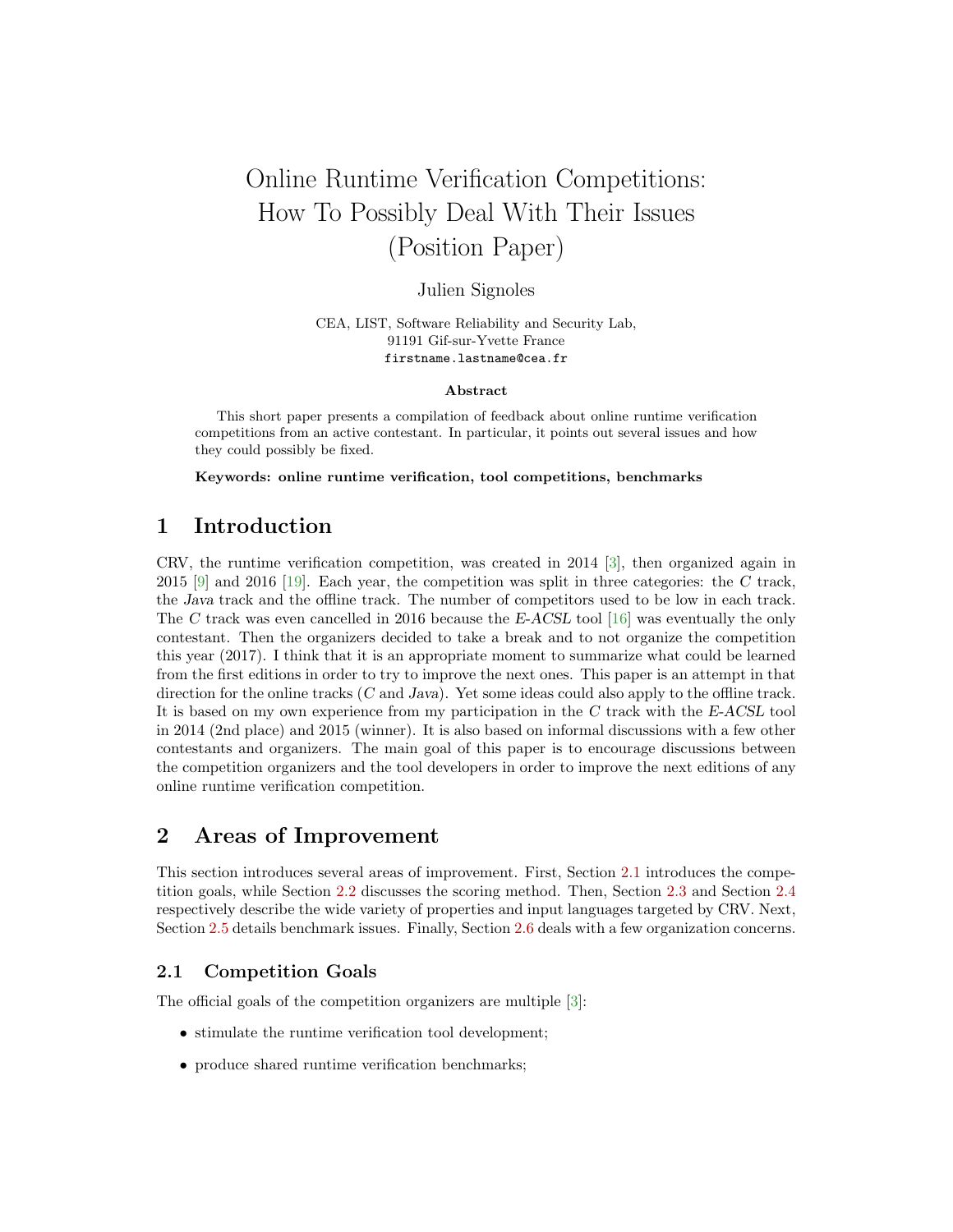Online Runtime Verification Competitions: How To Possibly Deal With Their Issues J. Signoles

- discuss measures for comparing tools;
- compare different aspects of tools with different benchmarks and criteria;
- enhance runtime verification tool visibility.

All these goals are perfectly fine and were actually shared by almost all contestants, even if possibly with different priorities. For instance some of them were more interested in measuring runtime and memory overhead, some others preferred to focus on tool expressiveness, while others would like to experiment with new benchmarks. However it is often difficult to kill several birds with a single stone and the risk is high to kill no bird at all. In particular, organizers and contestants have only a limited amount of time to devote to the competition. For instance if contestants spend a lot of time to create new benchmarks, they have almost no time left to run benchmarks from the other contestants. Indeed it is always important to remember that tool developers do not participate if it requires too much efforts for not enough benefits. However, if they do not invest enough effort, then the organization team may quickly be demotivated and would not organize the competition anymore. Though removing motivating goals is always annoying. A workaround could be to just fix priorities between them, so organizers and contestants would reach the most important goals but could just skip a few others according to their available time.

### <span id="page-1-0"></span>2.2 Scoring

Fixing priorities could also help to improve tool evaluation. Indeed runtime verification tools are usually evaluated according to three main criteria:

- *efficiency*: what is the time and memory overhead of the instrumented program with respect to the input program?
- *expressiveness:* what properties is the tool able to verify?
- *correctness:* does the tool solve correctly the input problem?

The current scoring methodology of CRV tries to take into account these three criteria by including a correctness score, a time overhead score and a memory score in a same formula [\[3\]](#page-5-0), while correctness is measured by a score of 0 for every unanswered problem. It leads to a final score which mixes all these criteria. However it is difficult (or even impossible) to interpret such a result: is tool A better than tool B because it is more time efficient or more expressive? We just do not know. A practical solution could be to compute two different scores, one for expressiveness and another one for efficiency, while unsoundness should result in any case to very low (or even negative) scores.

# <span id="page-1-1"></span>2.3 Properties

The above-mentioned question of expressiveness is particularly important because runtime verification tools may verify very broad kinds of properties, including but not limited to various timed or temporal properties, informal flow properties, concurrency properties, integer and memory overflows, memory errors and functional properties. It seems unlikely that a single tool is able to tackle all of them. It usually focuses on one single class of properties even if it could possibly encode a few more. But comparing tools which verify different properties is dubious, even if the target programming language is the same. Consequently creating several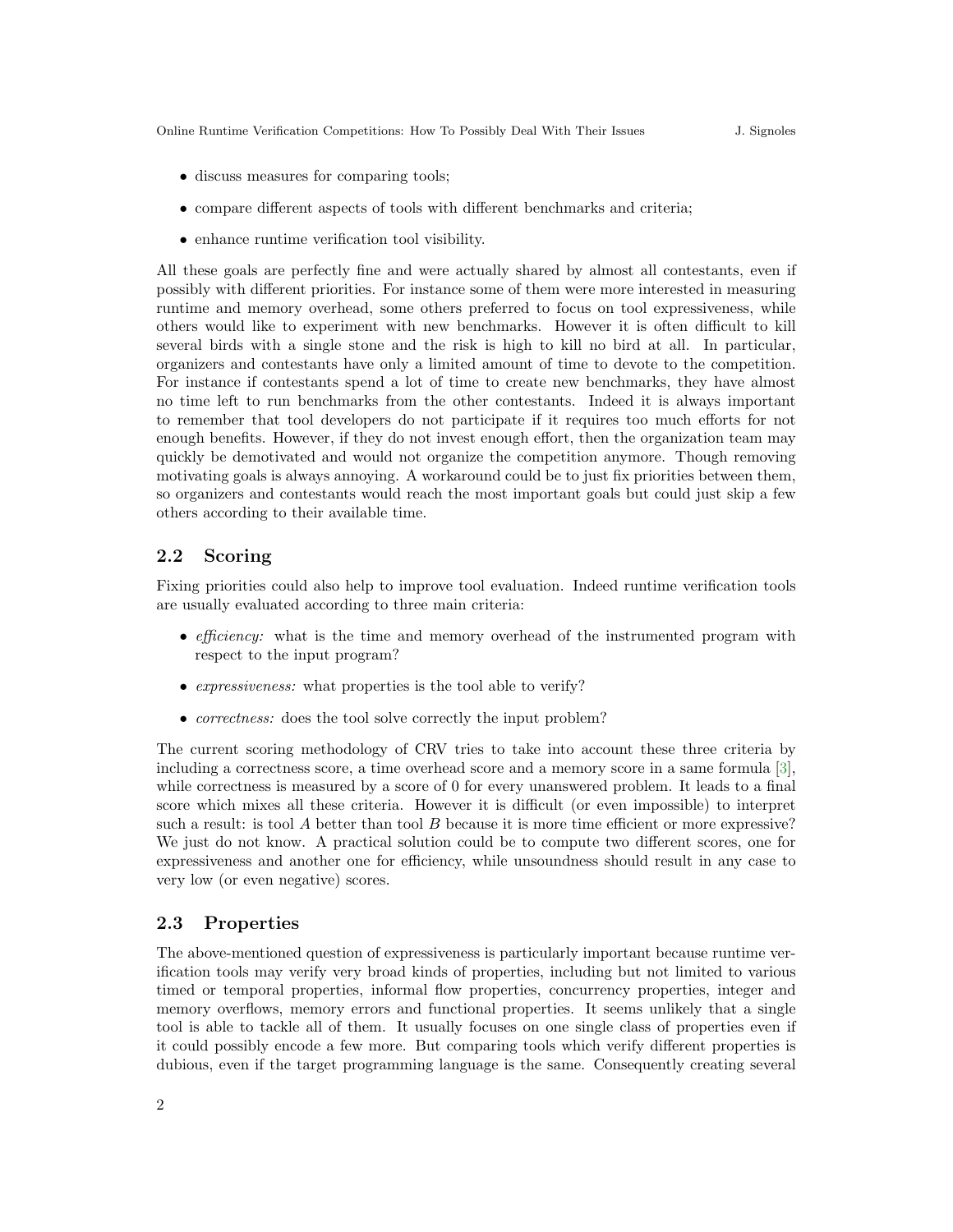categories corresponding to different properties is necessary. However, the usual low number of contestants is probably an evidence that there are not enough tools to create numerous categories. That is certainly a tough issue which should be carefully dealt with. One workaround could be to split the online tracks into two or three big families of properties (e.g., for C programs, temporal and timed properties on one hand, and undefined behaviors in another hand). The properties which do not belong to any track could not be addressed but they could possibly be grouped together in a free unrated categories to make known that some tools are able to deal with them.

### <span id="page-2-0"></span>2.4 Input Languages

Online runtime verification tools analyze at runtime a program written in a programming language (either C or Java in the first CRV editions) in order to check the validity of properties written in a specification language. Sometimes these properties are even left implicit, for instance when checking the absence of C undefined behaviors.

Specifying the programming language is necessary but usually easy: it is enough to indicate the exact supported version(s) and add a pointer to a reference document (e.g the norm ISO C99 [\[14\]](#page-6-2) for C or the Java Language Specification for Java SE  $7$  [\[11\]](#page-5-2)).

Specifying the specification language is more complicated because there is nowadays no de facto standard for most classes of properties, apart from JML [\[17\]](#page-6-3) for Java and ACSL [\[4\]](#page-5-3) for C when interested in functional properties. For instance, there are many temporal logic languages and, even for one particular language like LTL [\[18\]](#page-6-4), there are several input languages expressing properties as logic formulæ or Büchi automata. Currently most tools support their own input specification language and there are only a few translators from one language to the other. Given that situation, I think that the present CRV choice is fine. It consists in providing both an informal specification and a formal one expressed in any specification language as long as the expected property is clear enough.

### <span id="page-2-1"></span>2.5 Benchmarks

There is no competition without benchmarks. Though there is currently no widespread benchmarks for runtime verification tools. One of the underlying goal of CRV was actually to create them. Consequently, taking inspiration from the software verification competition (SV-COMP) [\[5\]](#page-5-4), CRV was split in three different phases:

- 1. collecting benchmarks;
- 2. training tools and submitting monitors;
- 3. evaluating results.

The two first steps were performed by the contestants while the latter was performed by the organizers. In particular, the contestants should provide the benchmarks of their choice (either 3, or 5 benchmarks, depending on the competition edition). Each benchmark must contain a program package including the source code and the way to compile and run it, as well as a specification package including an English description of the property to be verified, one logical representation in any specification language, instrumentation information based on a notion of events and traces and the expected verdict [\[3\]](#page-5-0). Depending on the edition, the submitted results consist in an instrumented code (CRV 2014) or a way to generate it (CRV 2015 and 2016). Even if it is globally fine, I see some issues with this approach.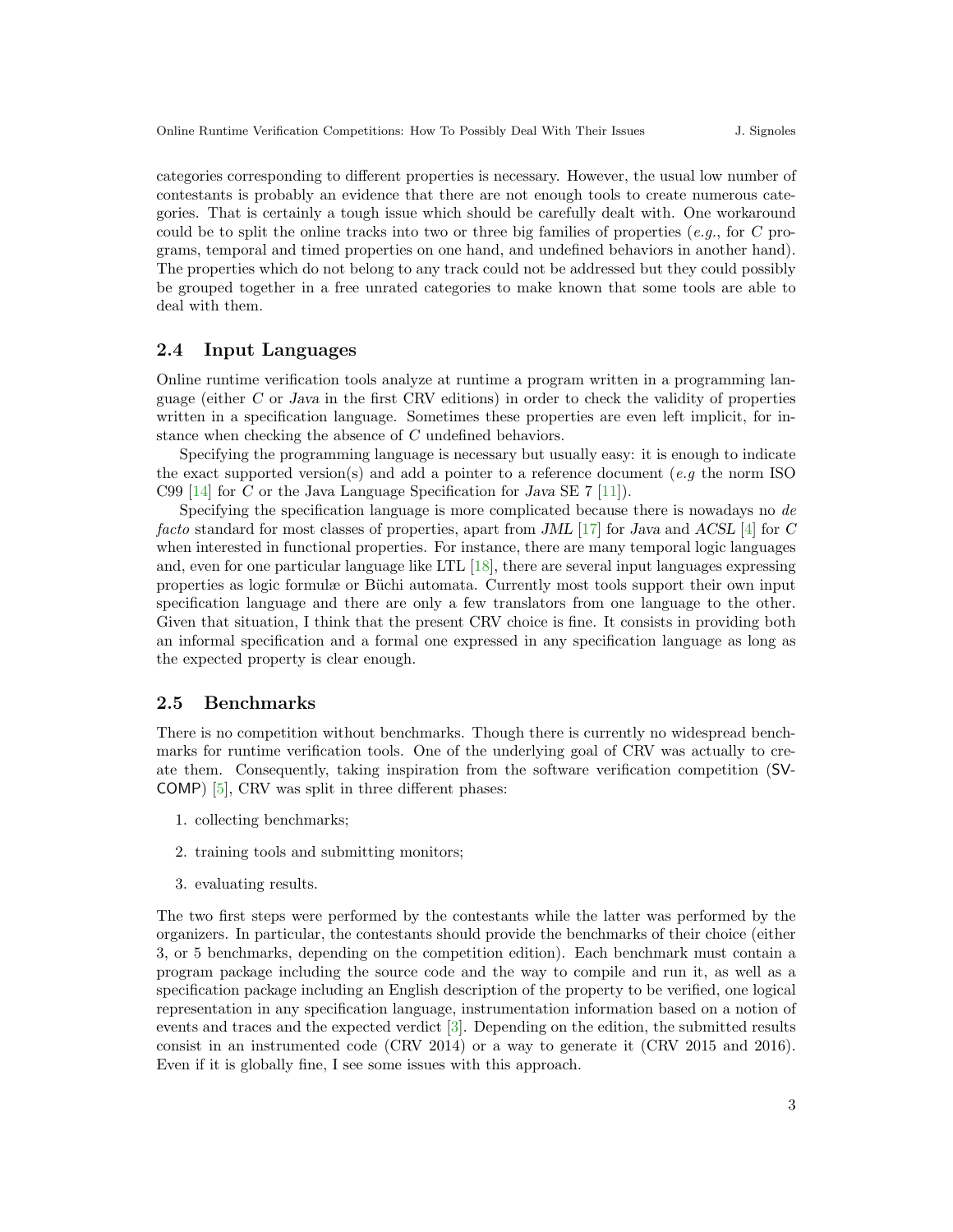#### Too Strong Assumptions

First, it makes some implicit assumptions about runtime verification tool design which are not always true. Indeed it assumes

- 1. explicit notions of events and traces; and
- 2. a clear separation between the monitor and the instrumented system.

While events and traces are at the heart of runtime verification tools [\[8,](#page-5-5) [20\]](#page-6-5), they are not necessarily made explicit. In particular, runtime assertion checkers and memory debuggers usually consider program states as events and the successive states of the program at runtime as traces, but they almost never exhibit them. Also, automatic pruning of states in order to observe only a few memory locations and make the verification efficient may be seen as part of the tool's necessary features [\[15,](#page-6-6) Section 5]. Consequently, the events of interest (that is, the set of memory locations to be observed) should not be part of the inputs to be provided and property 1 should not be assumed.

Also assumption 2 does usually not hold for inline verification tools which weave the monitor directly in the input program. Indeed, in that case, the instrumented system contains both the input program and the inline monitor. Consequently the input program should not be preinstrumented. It is also much better to produce as result the ways to generate the output programs, otherwise it may eventually lead to some manual modifications of the monitor or the instrumented system before submission.

#### Benchmark Origins

A second issue of this competition is that the contestants must provide all the benchmarks. That is indeed very time consuming and Section [2.1](#page-0-0) already explained what are the probable consequences in term of team participation. It may also lower benchmark quality since contestants have possibly not enough time to prepare them accurately. They could also contain bias in order to match the tool capabilities of the benchmark author. Still a competition needs benchmarks and, when there is none, they must be created at some point. It would certainly be too much effort to let the organization committee deal with their creation alone. A potential trade-off could be to have a few benchmarks proposed by the organizers, some proposed by the contestants and some others coming from past editions. In addition to solving the time issue, the benchmarks of lower quality would disappear from edition to edition. It would also make visible the progress of each tool by illustrating which benchmarks are successfully/efficiently tackled on year y which were only imperfectly/slowly handled in year  $y - 1$ .

### <span id="page-3-0"></span>2.6 Organization

As already pointed out, one of the major issue of such competitions is the lack of time of both organizers and tool developers. It causes unexpected delays, a low number of submitted benchmarks of various degrees of quality, and an even lower number of final submissions. That eventually leads to demotivating both organizers and contestants. A few solutions have been proposed in the previous sections. However, if implemented, some work previously done by contestants would now be done by organizers. For instance, from Section [2.5,](#page-2-1) the organizers must provide new benchmarks and also select additional ones from past editions. It would require extra work for the organization committee. To solve this drawback, a few contestants could be partly involved in the competition organization. Also one could consider to split the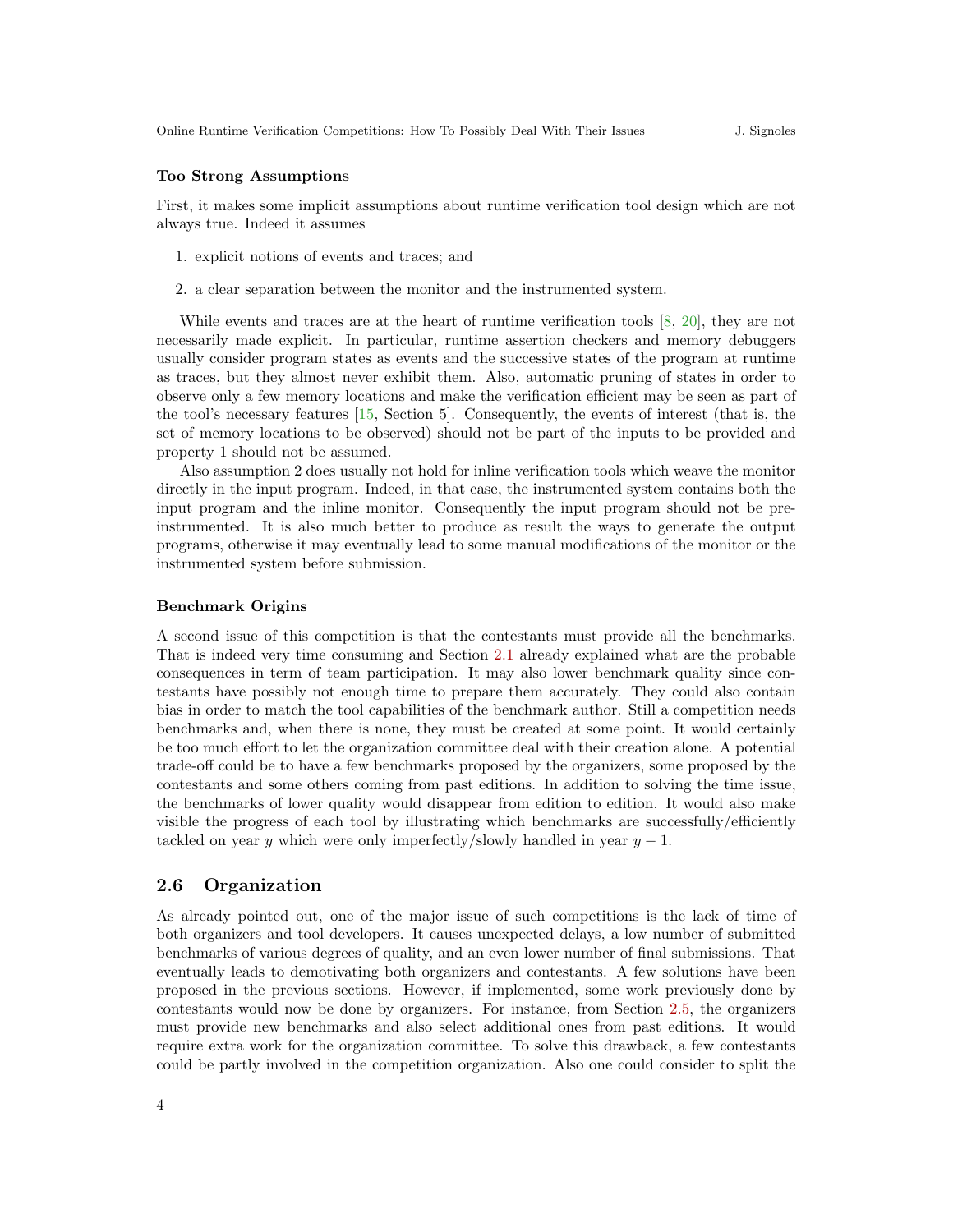organization in different parts. This way, an organizer could be only partially involved and so (s)he would have more free time to do something else, including becoming a competition contestant. Below is one organization proposal.

- The *steering committee* defines the competition policy, frequency and goals, follows the competition from year to year and provides advice. It also chooses the organization committee of the next edition.
- The *organization committee* leads one particular edition. In particular, it sets the exact rules and evaluates the submissions.
- The track committee for every track (or a single *competition committee* shared by all tracks) is composed by one contestant of each registered team and a subset of the organization committee. It chooses benchmarks (in addition to the contestant benchmarks), either from past editions or newly created. It also validates contestant benchmarks, asks for clarification and fixes contentions.

# 3 Related Work

Tool competitions have been organized in several computational domains for a long time. We limit our related work to competitions related to program analysis and provers. CRV is directly inspired by SV-COMP [\[6\]](#page-5-6) organized since 2012. SV-COMP aims at a comparative evaluation of fully-automated software verifiers, mainly model checkers. SV-COMP 2017 targeted C programs only and was split into several categories and sub-categories. Categories tackled different properties (e.g. termination or overflow), while sub-categories reflect different types of programs. Having many categories and sub-categories is certainly possible because of the large number of contestants (32 in 2017). The 2017 edition also required contestants to provide witness automata as proof of validity or invalidity.

Similarly to SV-COMP, termCOMP [\[10\]](#page-5-7) has also different categories depending on the type of properties to be verified (worst case execution time, certified properties or termination) and sub-categories depending on the target systems (reactive systems, Java or C programs). In 2017, 17 tools entered into the competition which contained 4 categories and 20 sub-categories (with between 2 and 5 contestants in each of them).

VerifyThis [\[13\]](#page-6-7) is a 2-day event organized during international conferences or workshops that focuses on semi-automatic mathematical proof guided by tools (instead of fully-automatic verification). The competition is more about comparing teams' skills than evaluating tools. Accordingly, the criteria of evaluation are correctness, completeness and elegance of solutions, which are fully different from the current CRV criteria.

The RERS grey-box challenge [\[12\]](#page-6-8) focuses on verifying specific properties (reachability and LTL properties) on specific program patterns. Consequently they only address a few programs (for instance, C programs whose all variables are of type int). It is worth noting that this competition has two different rankings, one numerical ranking and one conceptual ranking. The latter emphasizes the challenge character of the employed methods and is manually computed by the organizers.

The SAT [\[1\]](#page-5-8), SMT-COMP [\[2\]](#page-5-9) and CASC [\[21\]](#page-6-9) competitions respectively focus on comparing SAT solvers, SMT solvers and automated theorem provers (ATPs). Each of them takes benefit of uniform common formats supported by every contestant tool (*e.g.* TPTP for ATPs). This way, comparison of tool expressiveness is made easier.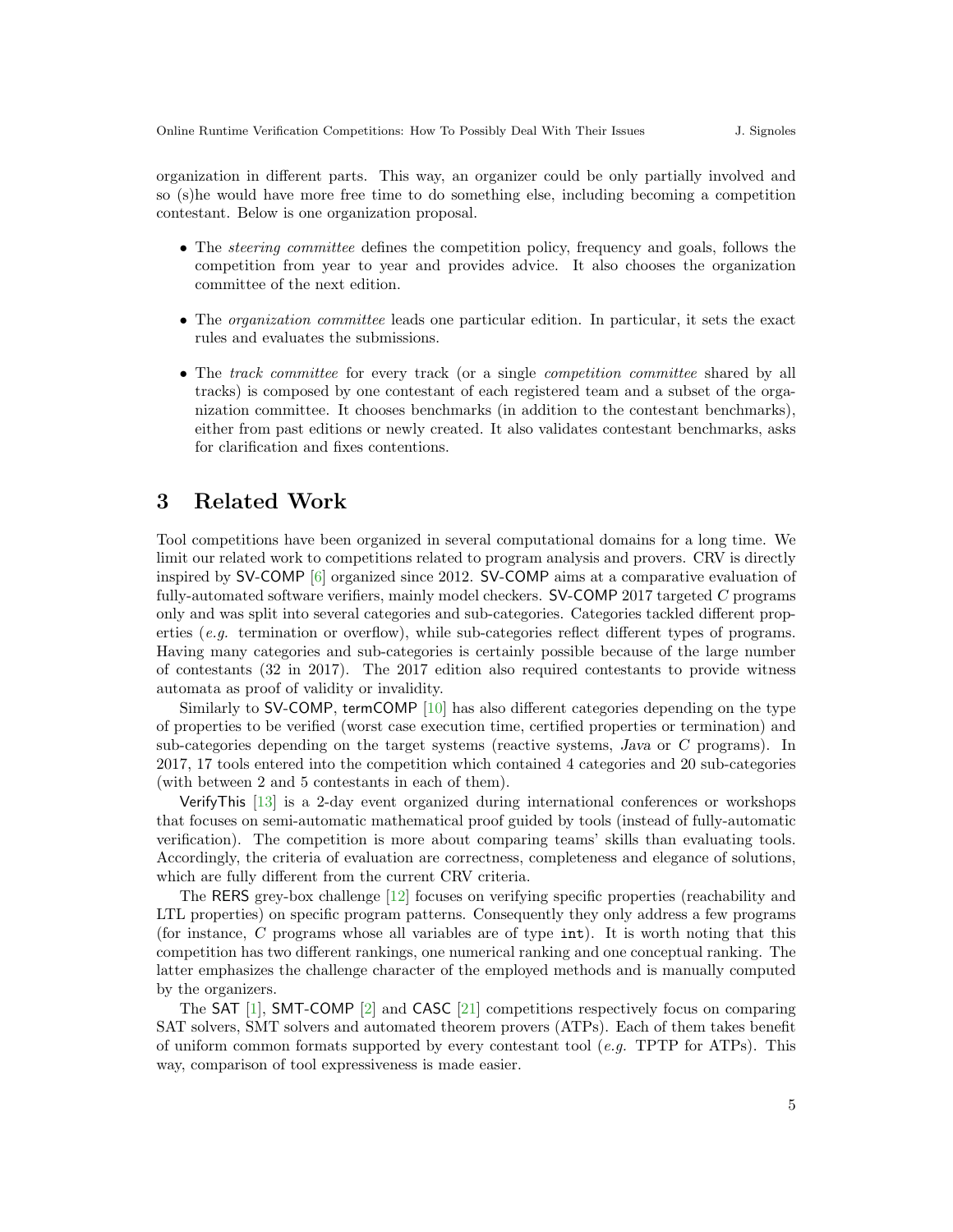Cuoq et al. [\[7\]](#page-5-10) explain how static analyzers should be benchmarked while highlighting issues that competition benchmarks should avoid. Some of their conclusions are similar to ours.

# 4 Conclusion

CRV, the runtime verification competition, was created in 2014. It suffers from a lack of active contestants and has not been organized this year. This paper explains a few of its issues regarding the online runtime verification tracks. It also proposes possible solutions. While I do not pretend that it would instantaneously solve all of them, I hope that this discussion paper provides a point of view from an active contestant that could be useful for competition organizers.

### Acknowledgment

I would like to thank Zakaria Chihani for his feedback, as well as the anonymous reviewers from their helpful advice. They significantly contribute to improve the quality of this paper. This work has received funding for the S3P project from French DGE and BPIFrance.

# References

- <span id="page-5-8"></span>[1] Balyo, T., Heule, M.J., Järvisalo, M.: Sat competition 2016: Recent developments. In: Conference on Artificial Intelligence (AAAI 2017) (Feb 2017)
- <span id="page-5-9"></span>[2] Barrett, C., Deters, M., de Moura, L.M., Oliveras, A., Stump, A.: 6 years of SMT-COMP. Journal of Automated Reasoning (Mar 2013)
- <span id="page-5-0"></span>[3] Bartocci, E., Falcone, Y., Bonakdarpour, B., Colombo, C., Decker, N., Havelund, K., Joshi, Y., Klaedtke, F., Milewicz, R., Reger, G., Rosu, G., Signoles, J., Thoma, D., Zalinescu, E., Zhang, Y.: First international Competition on Runtime Verification: rules, benchmarks, tools, and final results of CRV 2014. International Journal on Software Tools for Technology Transfer (Apr 2017)
- <span id="page-5-3"></span>[4] Baudin, P., Filliâtre, J.C., Marché, C., Monate, B., Moy, Y., Prevosto, V.: ACSL: ANSI/ISO C Specification Language, <http://frama-c.com/acsl.html>
- <span id="page-5-4"></span>[5] Beyer, D.: Competition on software verification. In: Flanagan, C., König, B. (eds.) Tools and Algorithms for the Construction and Analysis of Systems (TACAS'12). pp. 504–524 (Mar 2012)
- <span id="page-5-6"></span>[6] Beyer, D.: Software Verification with Validation of Results (Report on SV-COMP 2017). In: International Conference on Tools and Algorithms for the Construction and Analysis of Systems (TACAS 2017). pp. 331–349 (Apr 2017)
- <span id="page-5-10"></span>[7] Cuoq, P., Kirchner, F., Yakobowski, B.: Benchmarking static analyzers. In: International Workshop on Comparative Empirical Evaluation of Reasoning Systems. pp. 32–35 (Jun 2012)
- <span id="page-5-5"></span>[8] Falcone, Y., Havelund, K., Reger, G.: A tutorial on runtime verification. In: Engineering Dependable Software Systems, pp. 141–175 (Jun 2013)
- <span id="page-5-1"></span>[9] Falcone, Y., Ničković, D., Reger, G., Thoma, D.: Second international competition on runtime verification. In: Bartocci, E., Majumdar, R. (eds.) International Conference on Runtime Verification. pp. 405–422 (2015)
- <span id="page-5-7"></span>[10] Giesl, J., Mesnard, F., Rubio, A., Thiemann, R., Waldmann, J.: Termination Competition (term-COMP 2015). In: International Conference on Automated Deduction (CADE 2015). pp. 105–108 (Aug 2015)
- <span id="page-5-2"></span>[11] Gosling, J., Joy, B., Steele, G., Bracha, G., Buckley, A.: The Java Language Specification, Java SE 7 Edition (Feb 2013), <http://docs.oracle.com/javase/specs/jls/se7/html/index.html>